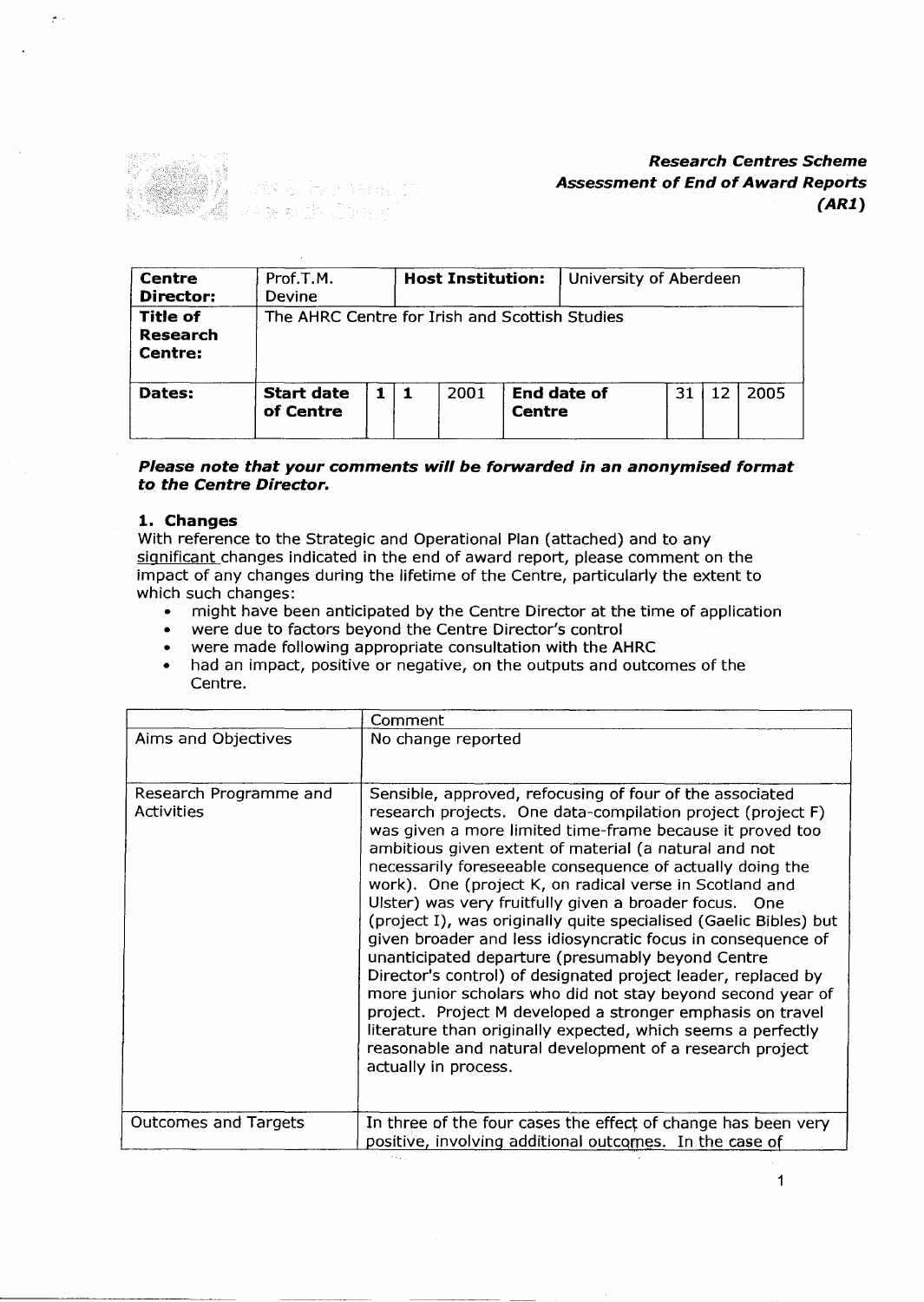|                                            | project I there seems to have been some delay attributable<br>to personnel changes and the ill health of the Research<br>Officer so the project monograph, projected for 2005, is now<br>expected at the end of 2006, but it should be noted that<br>despite these difficulties there was a successful project<br>international conference.                                                                                                                                                                                                                                                                                                                                                                                         |
|--------------------------------------------|-------------------------------------------------------------------------------------------------------------------------------------------------------------------------------------------------------------------------------------------------------------------------------------------------------------------------------------------------------------------------------------------------------------------------------------------------------------------------------------------------------------------------------------------------------------------------------------------------------------------------------------------------------------------------------------------------------------------------------------|
| Dissemination/Exploitation<br>and Outreach | Extremely impressive that there has been substantially more<br>dissemination than originally envisaged.                                                                                                                                                                                                                                                                                                                                                                                                                                                                                                                                                                                                                             |
| Collaboration                              | No formal changes reported                                                                                                                                                                                                                                                                                                                                                                                                                                                                                                                                                                                                                                                                                                          |
| <b>Institutional Support</b>               | Reported as excellent with significant expansion in staff posts<br>in cognate fields. It might however be observed that an<br>effect of the entire enterprise has been to concentrate<br>expertise in Aberdeen, drawing in people already involved in<br>this kind of work from other universities (for example<br>Professor Cairns from Edinburgh, Professor Crotty from the<br>University of Ulster, Dr Delaney from QUB (already a partner<br>institution)) in ways that could be construed as harmful to<br>the 'donor' institutions and perhaps ultimately to this kind of<br>research which depends on the collaboration of people in<br>different institutions with access to different kinds of local<br>research material. |
| People                                     | Apart from project I staff retention has been good and there<br>has clearly been a serious attempt to replace departing<br>participants. Foreseeable and inevitable departures or semi-<br>departures such as that of Professor Watson on reaching<br>retirement age have been sensibly anticipated and catered<br>for. Like has not necessarily been replaced with like, which<br>seems sensible as it has allowed projects to evolve and grow<br>in relation to the research interests of the best new people<br>who could be appointed.                                                                                                                                                                                          |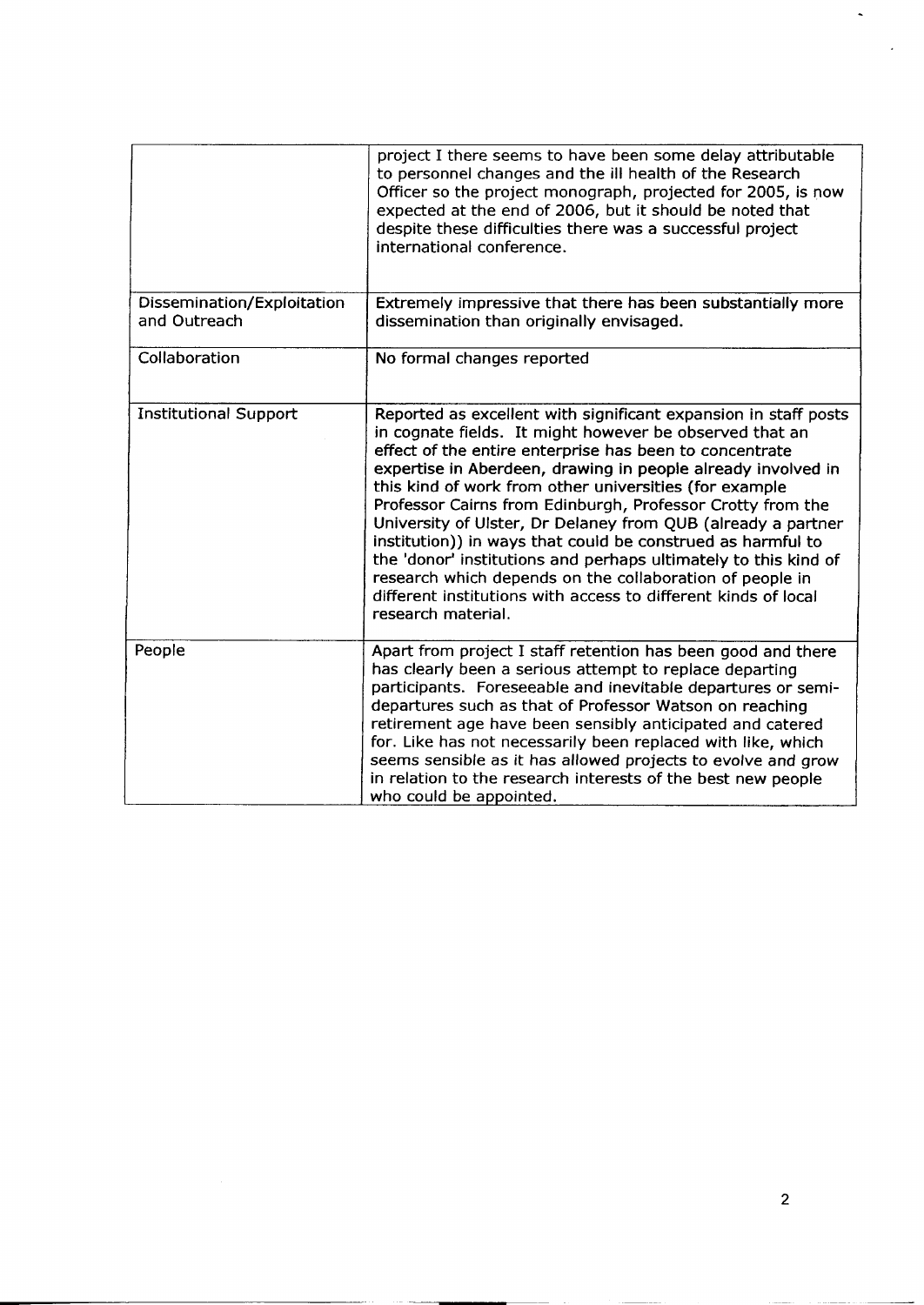# **2. Achievements**

**A.** Please comment on the main achievements or highlights of the Centre **for the final project year,** relative to those anticipated in the Centre's Strategic and Operational Plan. You are asked to comment both on those achievements that relate directly to the Centre's Strategic and Operational Plan and to any that were not anticipated when the Centre commenced. If possible, please refer to each achievement in turn as identified by the Centre Director.

| Achievements                                                                                                                                                                                                   | Comments                                                                                                                                                                                                                                                                                                                                                                                                                                                                  |
|----------------------------------------------------------------------------------------------------------------------------------------------------------------------------------------------------------------|---------------------------------------------------------------------------------------------------------------------------------------------------------------------------------------------------------------------------------------------------------------------------------------------------------------------------------------------------------------------------------------------------------------------------------------------------------------------------|
| i 7 major<br>publications                                                                                                                                                                                      | Very impressive delivery of what was promised: some of the 13<br>research projects are still producing the book/major publication<br>of the project but a slight time-lag is understandable and<br>acceptable given publisher's production schedules.                                                                                                                                                                                                                     |
| ii substantial<br>research student<br>recruitment and<br>associated<br>postgraduate<br>training<br>workshop on a<br>central theme of<br>the project                                                            | Represents serious progress towards (rather than achievement<br>of) declared goal of developing 'strong postgraduate training<br>facility  and effective recruitment of both MLitt and PhD<br>students'.                                                                                                                                                                                                                                                                  |
| iii ambitious<br>programme of<br>international<br>symposia,<br>conferences and<br>seminar series<br>with participation<br>from much of<br>English-speaking<br>world (except<br>Australia, for<br>some reason). | Appropriate way of delivering on targets 3 and 4, ensuring<br>dissemination and making use of collaborations with partnenr<br>institutions and other centres.                                                                                                                                                                                                                                                                                                             |
| iv Dissemination<br>at two well-<br>attended public<br>gatherings                                                                                                                                              | But apart from a large gathering (c.150) graced by Irish<br>Ambassador amd another attended by c.250 not much hard<br>evidence supplied (for 2005 at least) of 'dissemination to widest<br>possible audience' - the plain people of Scotland and Ireland<br>who do not attend academic conferences, seminars or symposia<br>were not very directly reached, though the indirect effects of in<br>the first instance academic dissemination are of course<br>incalculable. |

J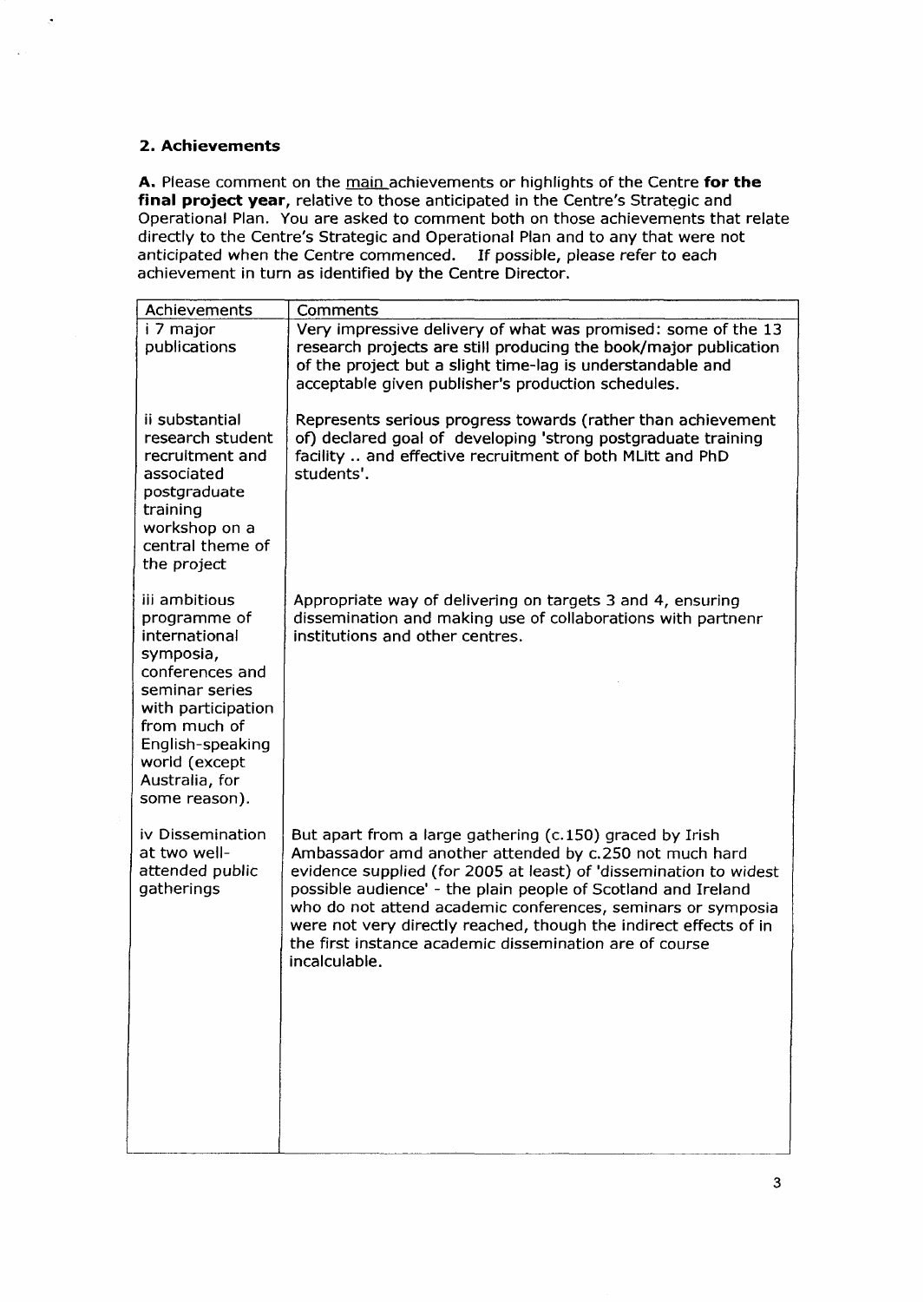|    |           | ______ |  |
|----|-----------|--------|--|
|    |           |        |  |
|    |           |        |  |
|    |           |        |  |
|    |           |        |  |
|    |           |        |  |
|    |           |        |  |
|    |           |        |  |
| __ | --------- |        |  |
|    |           |        |  |
|    |           |        |  |

**B.** Please comment on the main achievements or highlights of the Centre **for the whole award period,** relative to those anticipated in the Centre's Strategic and Operational Plan. You are asked to comment both on those achievements that relate directly to the Centre's Strategic and Operational Plan and to any that were not anticipated when the Centre commenced. If possible, please refer to each achievement in turn as identified by the Centre Director.

| Achievements                                                                                                   | Comments                                                                                                                                                                                                                                                                                                                                                                                                                                                                                                                                                                                                                                |
|----------------------------------------------------------------------------------------------------------------|-----------------------------------------------------------------------------------------------------------------------------------------------------------------------------------------------------------------------------------------------------------------------------------------------------------------------------------------------------------------------------------------------------------------------------------------------------------------------------------------------------------------------------------------------------------------------------------------------------------------------------------------|
| i Successful (on<br>the whole)<br>organisation and<br>operation of all<br>13 proposed<br>research<br>projects. | Success impressively confirmed by prestigious invitation to<br>showcase Centre's work at Smithsonian. Project I (Boll) was<br>hampered but commendably not scuppered by personnel<br>changes and by illness as already noted, and project L (Watson)<br>was delayed by Watson's serious illness, but momentum seems<br>to have been restored. Sustaining these aspects of the<br>operation despite such difficulties merits praise rather than<br>criticism.                                                                                                                                                                            |
| ii Postgraduate<br>training<br>programme.                                                                      | Student numbers are impressive both at Master's (M.Litt.) and<br>Ph.D. level, and the international postgraduate colloquia in<br>Aberdeen, Dublin and Belfast, leading to published proceedings,<br>were obviously very successful. But little evidence supplied of<br>the nature and distinctiveness of the projected training<br>programme/facility in Irish and Scottish Studies (successful<br>training workshop in 2005, while highly commendable, does not<br>of itself constitute a training programme), and the plans for<br>continuation seem tacitly to acknowledge that further<br>development is still needed in this area. |
| iii Programme of<br>conferences and<br>symposia.                                                               | Extraordinarily impressive even in bald statistical summary -<br>successful well beyond the modestly phrased aspirations of the<br>original Corporate Plan.                                                                                                                                                                                                                                                                                                                                                                                                                                                                             |
| iv Dissemination<br>to widest<br>possible<br>audience                                                          | Also impressive. Actually more successful in earlier years, with<br>very useful TV and radio broadcasts which are particularly<br>commended, than in final year of project.                                                                                                                                                                                                                                                                                                                                                                                                                                                             |
|                                                                                                                |                                                                                                                                                                                                                                                                                                                                                                                                                                                                                                                                                                                                                                         |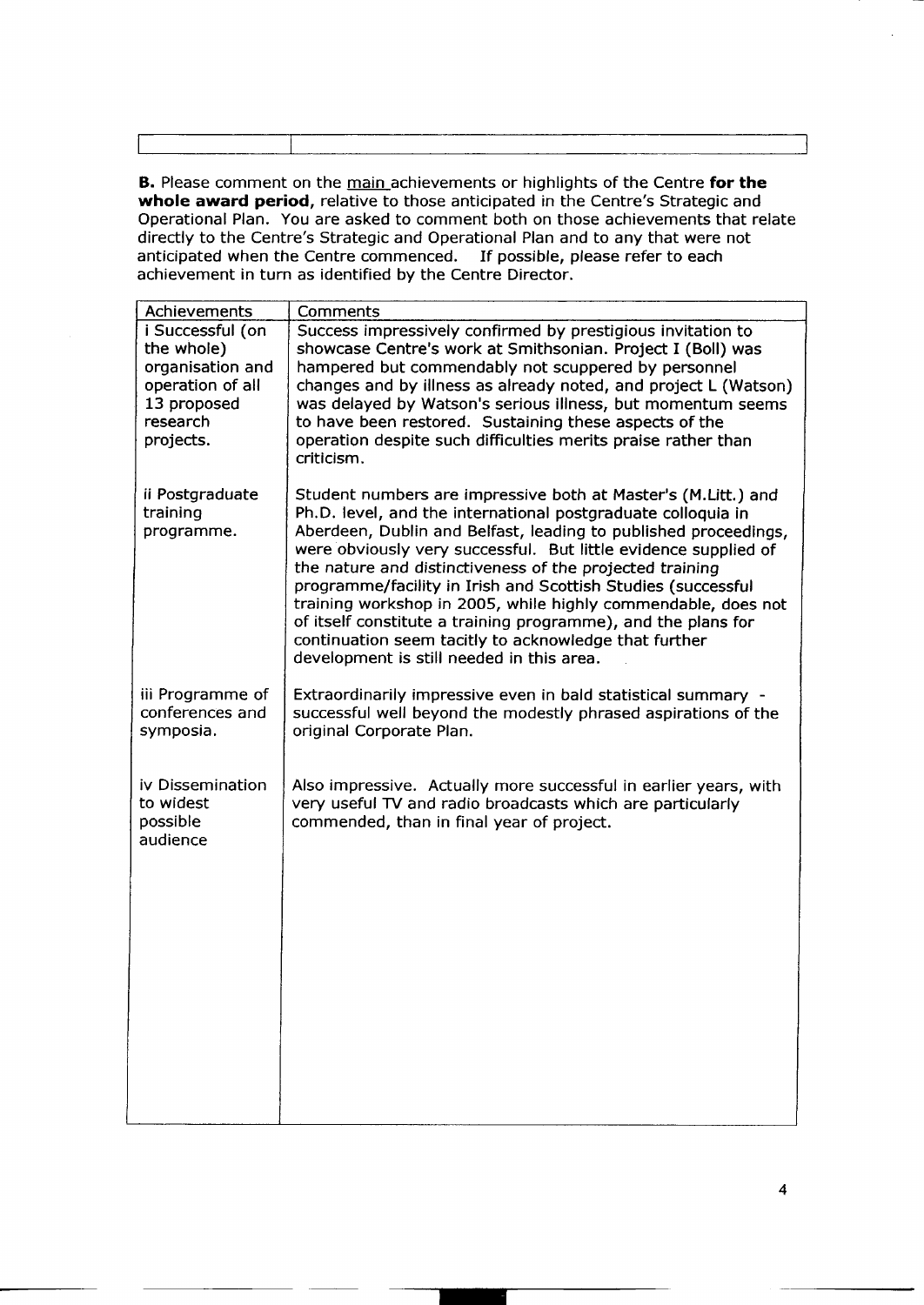# **3. Importance**

Please comment on the Centre Director's self-assessment of the potential importance of the Centre's research activities and how its findings will advance creativity, knowledge and understanding. Taking account of the evidence provided in the report, your comments should incorporate an evaluation of whether you consider the Centre Director's self-assessment to be credible. You should, if possible, refer separately to the potential importance to the subject area(s) as a whole, to nonacademic audiences and what the strategic impact of the Centre's achievements has been.

|                  | Comments                                                                                                                                                                                                                                                                                                                                                                                                                                                                                                                                                                                                                                                                                                                                                                                                                                                                                                                                                                                                                                                                                                                                                                                                                                                                                                                                                                                                                                                                                                                                                                                                                                                                                                                                                                                                                                                        |
|------------------|-----------------------------------------------------------------------------------------------------------------------------------------------------------------------------------------------------------------------------------------------------------------------------------------------------------------------------------------------------------------------------------------------------------------------------------------------------------------------------------------------------------------------------------------------------------------------------------------------------------------------------------------------------------------------------------------------------------------------------------------------------------------------------------------------------------------------------------------------------------------------------------------------------------------------------------------------------------------------------------------------------------------------------------------------------------------------------------------------------------------------------------------------------------------------------------------------------------------------------------------------------------------------------------------------------------------------------------------------------------------------------------------------------------------------------------------------------------------------------------------------------------------------------------------------------------------------------------------------------------------------------------------------------------------------------------------------------------------------------------------------------------------------------------------------------------------------------------------------------------------|
| Subject area(s)  | Director's self-assessment is in general quite credible, but the<br>exercise more or less invites 'optimization' and artful<br>presentation (aka 'spin'). The tactic of quoting back to the<br>AHRC the comments of some of its own reviewers of the Phase<br>2 proposal cleverly evades the need to blow his own trumpet too<br>loudly. The usual implicitly required claims to originality and<br>innovation are represented by the key terms 'fresh' and 'new'.<br>The suggestion that anglocentric perspectives once dominated<br>the field is perfectly true, but the work of a generation of<br>distinguished Scottish and Irish scholars to redress the balance<br>before this project took shape is quietly played down. While<br>there could be protracted historiographical debate as to whether<br>the approaches and perspectives are quite as new and original<br>as is claimed, and interdisciplinary enquiry in this general area<br>is not quite as recent as is claimed, that is not to say that the<br>claims to advance knowledge and understanding are ill-founded.<br>The pioneering work of scattered scholars, some of them<br>generalising ahead of detailed evidence, has now been<br>consolidated so that further development and more detailed<br>research can now proceed, and this has indeed already started<br>to happen. I am a little sceptical about the rather opportunistic<br>invocation of the Irish 'Peace Process' (and there is an argument<br>that cultural traditions research of the kind fostered by the<br>project, however interesting in itself, can actually enhance a<br>sense of irreconcileable community difference instead of<br>supplying a basis for mutual respect as one might hope and<br>expect) but that overused journalistic term now means so little<br>anyway that it is fairly harmless here. |
| Outside academia | I am satisfied both that dissemination outside the academy is<br>important, as claimed, and that it has happened, quite<br>effectively, which is also claimed. Involvement of political<br>leaders, diplomats and senior civil servants, as reported, could<br>help to influence and provide historical perspectives on<br>continuing political debate about migration, immigration and the                                                                                                                                                                                                                                                                                                                                                                                                                                                                                                                                                                                                                                                                                                                                                                                                                                                                                                                                                                                                                                                                                                                                                                                                                                                                                                                                                                                                                                                                     |

5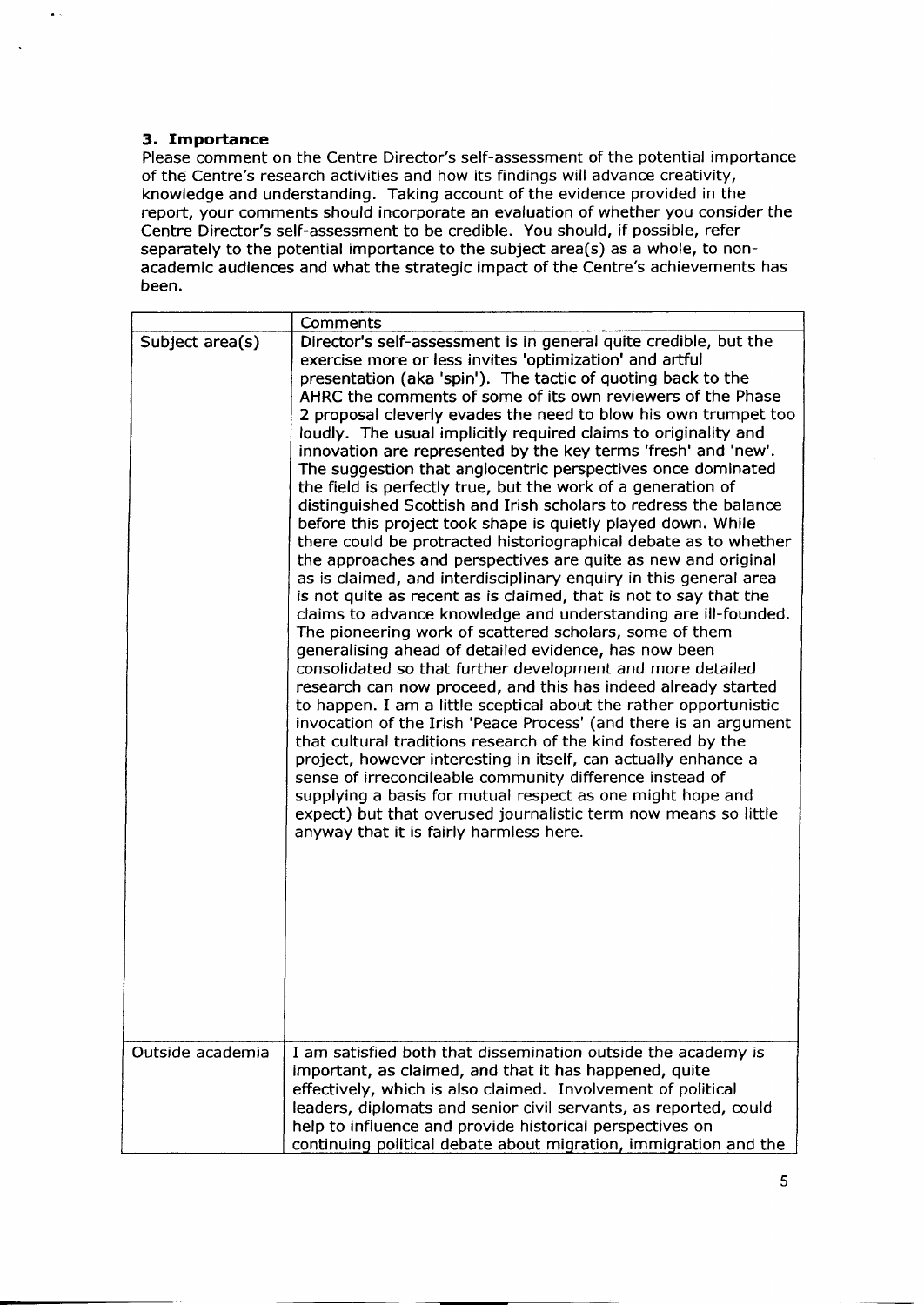|                                                                                                                    | formation of national identity. Outreach, particularly through<br>broadcasts, to the more general public could speak to the<br>natural interest of many of ultimately Scottish, Irish, or Irish-<br>Scottish ancestry in where they and their families (and indeed<br>their speech-patterns) ultimately come from, culturally as well<br>as geographically. Amateur family and local history projects<br>could be stimulated by popular awareness of the work and feed<br>back into the developing knowledge-base.                                                                                                                                                                                                                                   |
|--------------------------------------------------------------------------------------------------------------------|------------------------------------------------------------------------------------------------------------------------------------------------------------------------------------------------------------------------------------------------------------------------------------------------------------------------------------------------------------------------------------------------------------------------------------------------------------------------------------------------------------------------------------------------------------------------------------------------------------------------------------------------------------------------------------------------------------------------------------------------------|
| Strategic impact<br>of the Centre's<br>achievements on<br>the institutions'<br>strategies for the<br>research area | Has obviously had a very positive impact, as intended, on<br>Aberdeen's profile in Arts and Social Science research, with good<br>new appointments, although this may to some extent have been<br>at the expense of other institutions as noted earlier. Positive if<br>more modest impact on TCD and QUB as associated institutions.<br>The stimulus to the development of the carefully planned QUB<br>Seamus Heaney Centre for poetry is important regionally and<br>should be ongoing. While one welcomes in principle the<br>relaunch of the QUB Institute of Irish Studies, boldly associated<br>with this project though other factors were perhaps also<br>involved, it is not yet entirely clear that this will now flourish<br>once again. |
|                                                                                                                    |                                                                                                                                                                                                                                                                                                                                                                                                                                                                                                                                                                                                                                                                                                                                                      |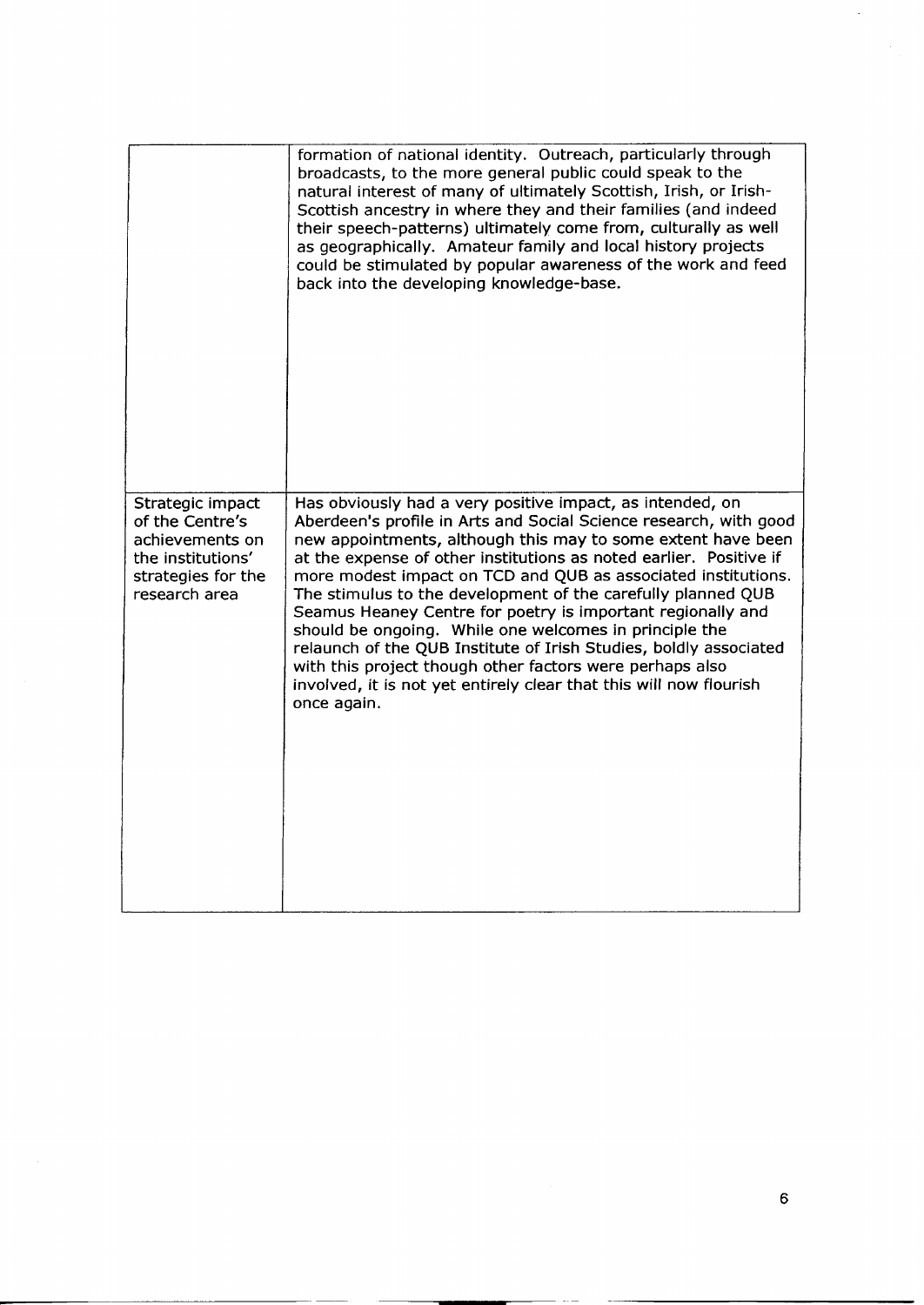# **4. Continuation: projects and structures**

With reference to the end of award report, please comment on the Centre Director's plans for the continuation of the AHRC-funded Research Centre after the end of AHRC funding.

The plans for continuation are not plans for continuation after the end of AHRC funding but plans for Phase 2 which have been welcomed and recognised by the award of additional AHRC Phase 2 funding. In effect it seems we will need to wait for the Phase 2 end of award report for detailed post-funding plans. But Phase 2 represents a series of natural developments building on the solid achievements of Phase 1. I particularly commend the greater emphasis in Phase 2 on expressly comparative work on Scottish and Irish literatures and languages, the practical proposals for developing and reinforcing interdisciplinary links between the predominantly historical investigation of Identity and Mobility and the predominantly literary investigation of Narratives of Exile and Belonging, and the development plans for the Graduate School and its fuller integration into the Centre's research projects

# **5. People**

#### **A. Staffing**

With reference to the end of award report, please comment on the extent to which the Centre has helped to realise the career potential of all those who were employed using funds from the AHRC Award, including both the more established academic staff working on projects/research activities, as well as researchers, project students and administrative and technical staff. Please also comment on the role of, and effectiveness of management and supervisory arrangements for, any post-doctoral researchers or project students (if applicable), including training provision.

|                                           | <b>Comments</b>                                                                                                                                                                                                                                                                                                                                                        |
|-------------------------------------------|------------------------------------------------------------------------------------------------------------------------------------------------------------------------------------------------------------------------------------------------------------------------------------------------------------------------------------------------------------------------|
| Academic,<br>technical and<br>other staff | No technical staff listed in the report, so comment not possible.<br>There is evidence that all the academic staff, with the possible<br>exceptions of the most senior, the Direct and Professor Watson,<br>now Emeritus, have clearly been stimulated to greater things<br>and have benefited considerably in terms of research<br>opportunity and career development |

7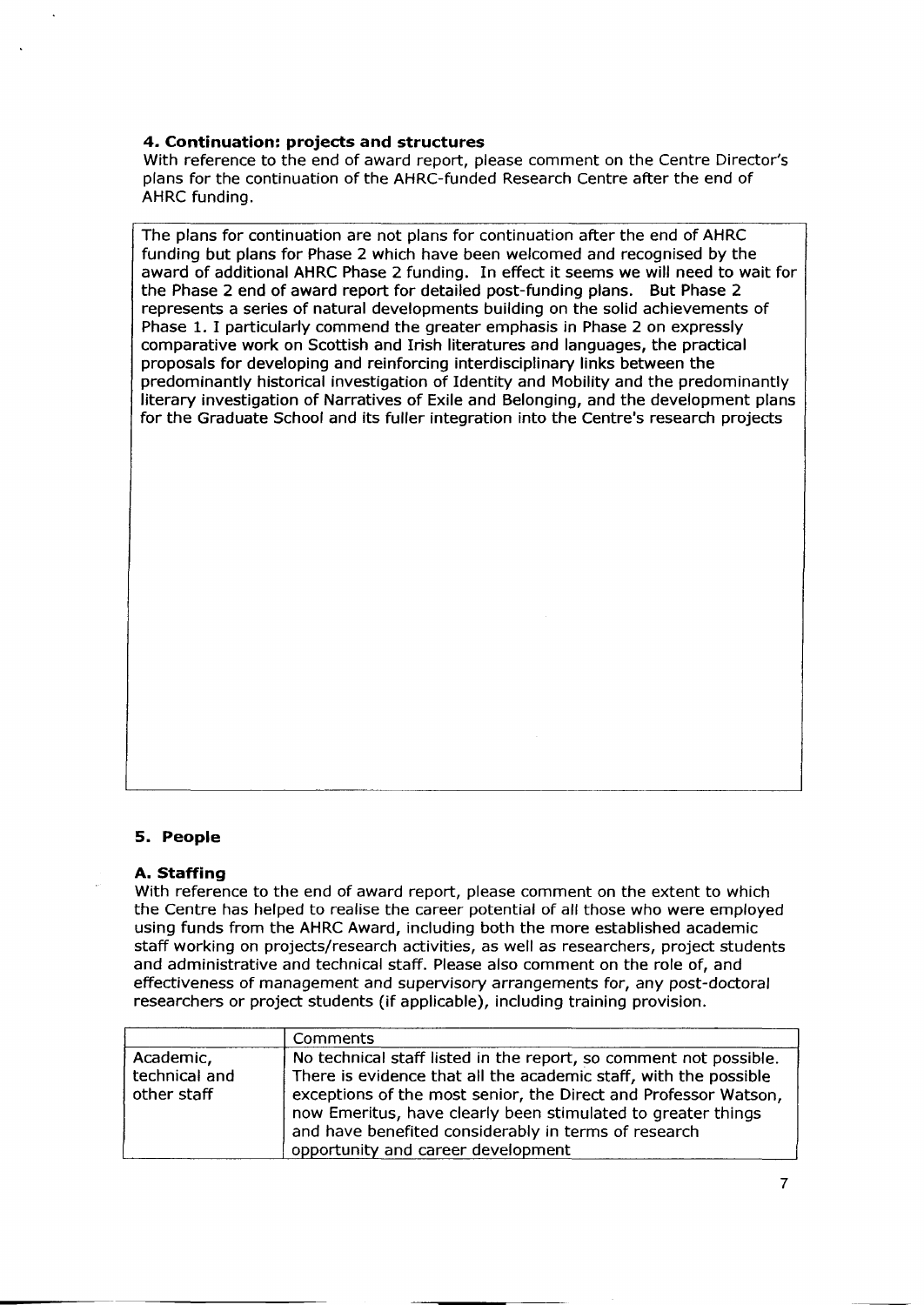| Post-doctoral<br>researchers                                         | The evidence here is more equivocal: some have moved on to<br>temporary or permanent posts within the academy; others have<br>not yet entered or re-entered the academic job-market (at the<br>time of reporting). It is difficult to assess management,<br>supervision and training from the outside and at a distance,<br>though being able to ensure that at least some can stay on or<br>even move up the increasingly difficult academic career ladder is<br>evidence (of a sort) of effectiveness and success. It should<br>perhaps be noted that training and management in the nature<br>of things will have been specifically and quite narrowly project-<br>oriented rather than career-development-oriented, at least in<br>the first instance. But some researchers, notably Boll on Project<br>I, will, perforce, have had opportunities to develop marketable<br>managerial and administrative skills of their own in addition to<br>developing as researchers. |
|----------------------------------------------------------------------|-------------------------------------------------------------------------------------------------------------------------------------------------------------------------------------------------------------------------------------------------------------------------------------------------------------------------------------------------------------------------------------------------------------------------------------------------------------------------------------------------------------------------------------------------------------------------------------------------------------------------------------------------------------------------------------------------------------------------------------------------------------------------------------------------------------------------------------------------------------------------------------------------------------------------------------------------------------------------------|
| <b>AHRC funded PhD</b><br>students<br>(for Phase 2)<br>Centres only) | N/A                                                                                                                                                                                                                                                                                                                                                                                                                                                                                                                                                                                                                                                                                                                                                                                                                                                                                                                                                                           |

# **B. Interactions - Collaboration & Networking**

With reference to the end of award report, please comment on the range and effectiveness of the formal collaborations and the less formal networking activities within the Centre. Taking account of the evidence provided in the report, your comments should incorporate an evaluation of whether you consider the Centre Director's self-assessment of the significance of these interactions to be credible.

|                                         | Comments                                                                                                                                                                                                                                                                                                                                                                                                                                                                                                                                                                                                                                                |
|-----------------------------------------|---------------------------------------------------------------------------------------------------------------------------------------------------------------------------------------------------------------------------------------------------------------------------------------------------------------------------------------------------------------------------------------------------------------------------------------------------------------------------------------------------------------------------------------------------------------------------------------------------------------------------------------------------------|
| Formal<br>collaborations                | The formal collaboration with TCD and QUB (to which Liverpool<br>will be added for Phase 2) has been extremely successful,<br>ensuring satisfactory Irish (and Scots-Irish) input on the basis of<br>local expertise and specialist research. QUB in particular, with<br>its long-established strengths in language and literature as well<br>as Irish history, has responded very positively to the additional<br>opportunities provided by the collaboration and has benefited<br>from it. The Director's assessment seems credible, though the<br>new QUB Seamus Heaney Centre for poetry is not perhaps<br>exclusively attributable to the project. |
| Less formal<br>networking<br>activities | Conspicuously successful in this respect: contacts and<br>collaborations have proliferated vigorously, greatly assisted by<br>conferences and symposia and an invigorated sense of common                                                                                                                                                                                                                                                                                                                                                                                                                                                               |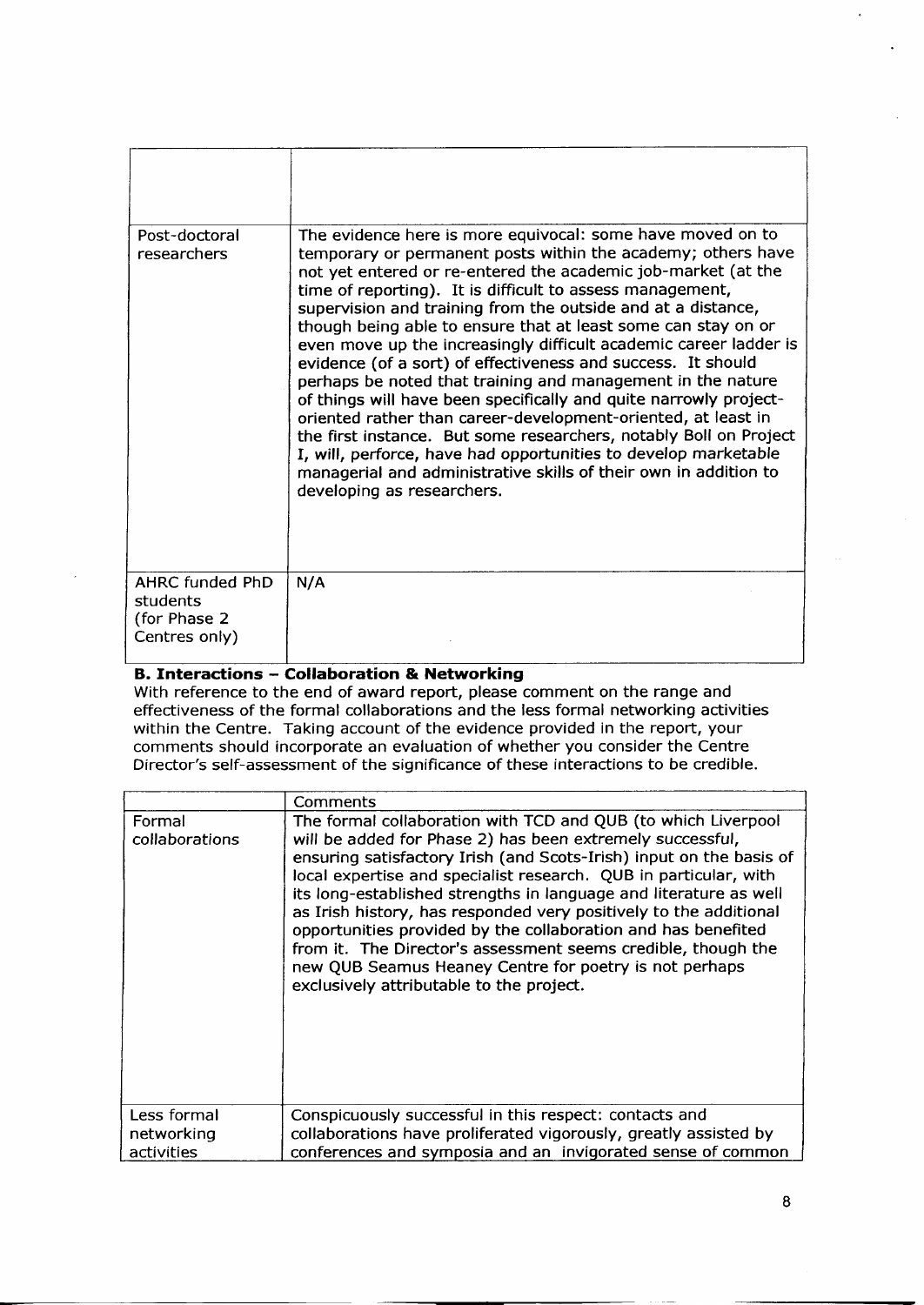| purpose. The Director's comments, buttressed by figures for                                             |
|---------------------------------------------------------------------------------------------------------|
| associated scholars and related conferences, seminars and<br>symposia, are credible, indeed compelling. |
|                                                                                                         |
|                                                                                                         |

#### **6. Governance/ Management**

#### **A. Formal partnerships**

With reference to the end of award report, please comment on the Centre Director's self-assessment of the strength and weaknesses in the relationship between the host institution and the partner institution(s).

**The assessment is overwhelmingly - and hearteningly - positive, with no serious weaknesses identified. This is impressive and believable and is plausibly attributed to excellent communications among the key personnel, well-selected for the purpose, building on previous professional and research contacts.**

### **B. Structure of the Management Committee**

With reference to the end of award report, please comment on the Centre Director's self assessment of how effective the Management Committee has been at overseeing the management of the Centre.

**The assessment is thoughtful as well as positive, noting the committee was criticaland rigorous where necessary as well as supportive and that its balanced composition was an important element in itseffectiveness.**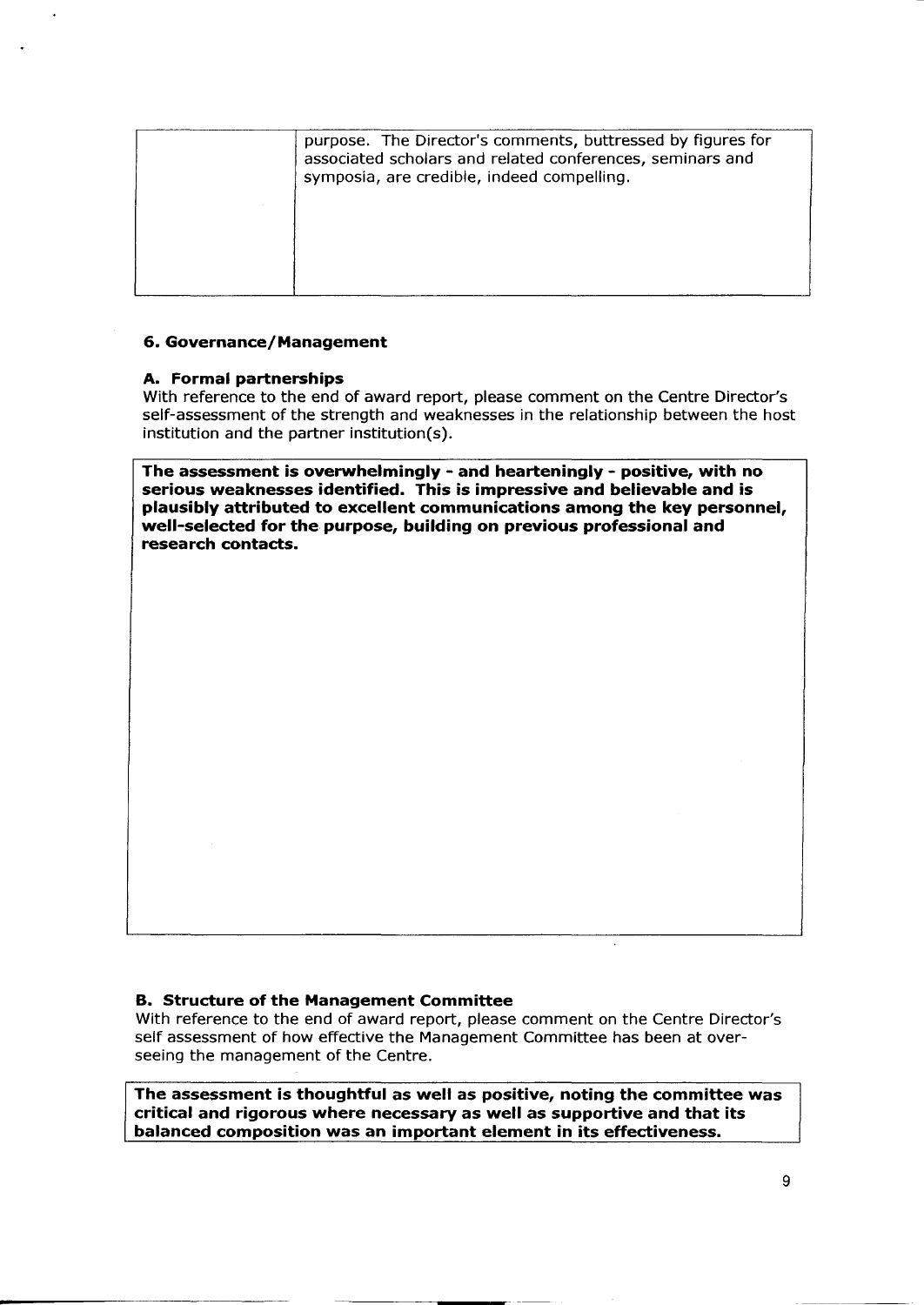#### **C. Academic Advisory Board**

With reference to the end of award report, please comment on the Centre Director's self assessment of how valuable a contribution the Academic Advisory Board made in advising the Director and Management Committee on significant questions relating to the academic priorities of the Centre.

**The report is tactful and polite and pays tribute to the distinction and general supportiveness of the Board but it is not difficult to conclude from it that the Board was of limited value, not perhaps strictly necessary or particularly helpful, and could contribute little that was not better supplied by the Mangement Committee.**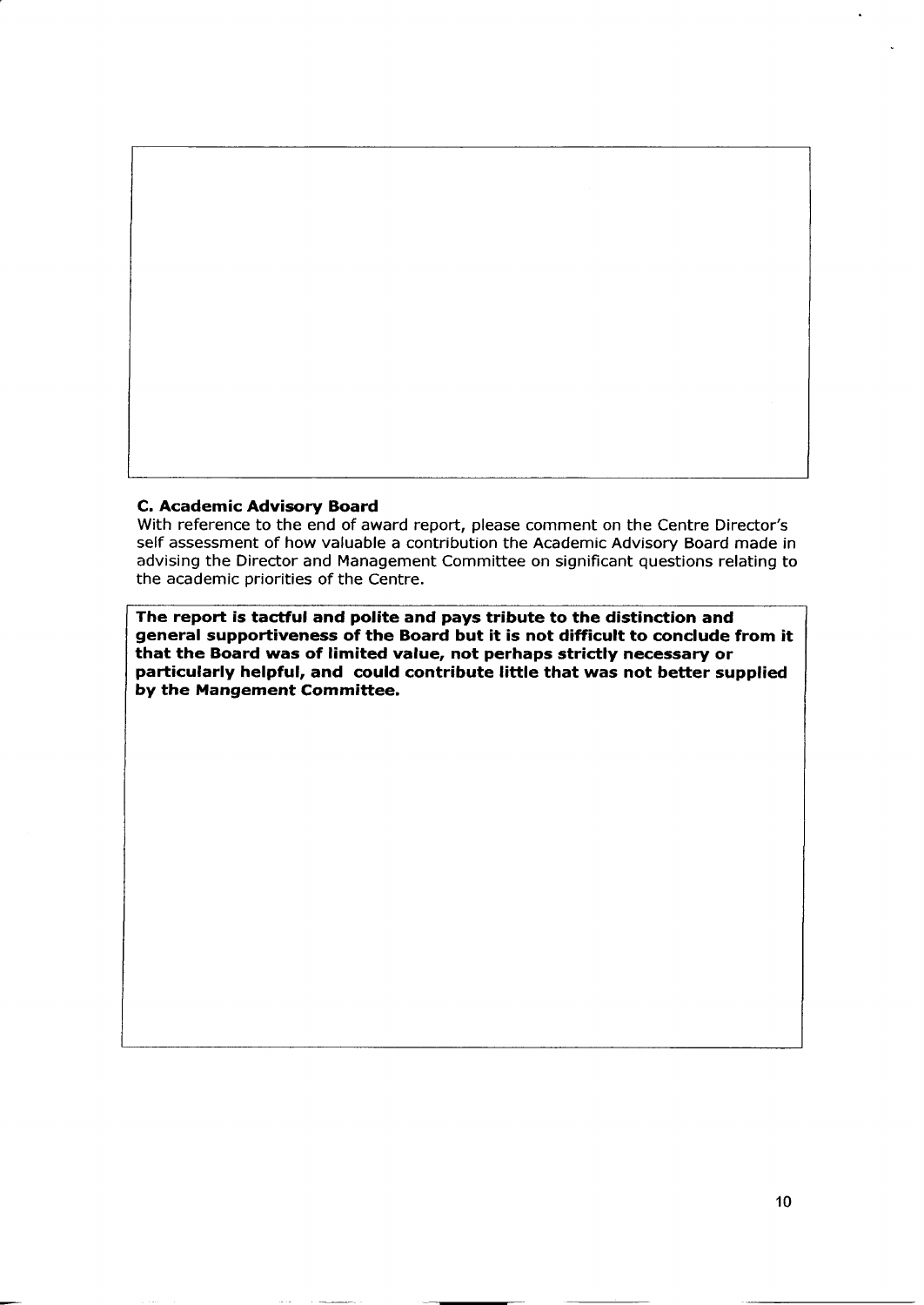# 7. **Outputs/outcomes**

With reference to the end of award report, please comment on the delivery, nature and range of outputs and outcomes, considering both those that were anticipated in the original Strategic and Operational Plan (including any direct replacements) and those that were in addition to those originally envisaged.

You should also comment on the effectiveness of dissemination and knowledge engagement activities, in terms of whether they have been, or will be, adequate to make the research findings available to both the research community and any relevant audiences beyond academia. If you consider that there might be opportunities for further such engagement that could be considered by the Centre Director or by the AHRC, please highlight these below.

|                                                                                                                                                                                       | Comments                                                                                                                                                                                                                                                                                                    |
|---------------------------------------------------------------------------------------------------------------------------------------------------------------------------------------|-------------------------------------------------------------------------------------------------------------------------------------------------------------------------------------------------------------------------------------------------------------------------------------------------------------|
| Outputs and<br>outcomes indicated<br>relative to those<br>initially anticipated<br>and/or any direct<br>replacements<br>(please refer to<br>section 7A in the End<br>of Award Report) | Delivery of projected outputs and outcomes in general very<br>impressive. Some problems with projects I and L attributable<br>to personnel changes and/or illness of key personnel leading<br>to relatively minor delay in production of published outcomes<br>but not, commendably, to their cancellation. |
| Outputs and<br>outcomes in addition<br>to those initially<br>anticipated (not<br>direct replacements)<br>(Please refer to<br>section 7B in the End<br>of Award Report)                | This was particularly commendable. In almost every one of<br>the 13 projects there were publications, media publicity and<br>academic contacts or networking above and beyond what had<br>been initially envisaged.                                                                                         |
| <b>Effectiveness of</b><br>dissemination and<br>knowledge<br>engagement<br>activities                                                                                                 | As already noted, this was effective, particularly to academic<br>audiences, but curiously non-academic dissemination had<br>been rather less effective in 2005 than in earlier years.                                                                                                                      |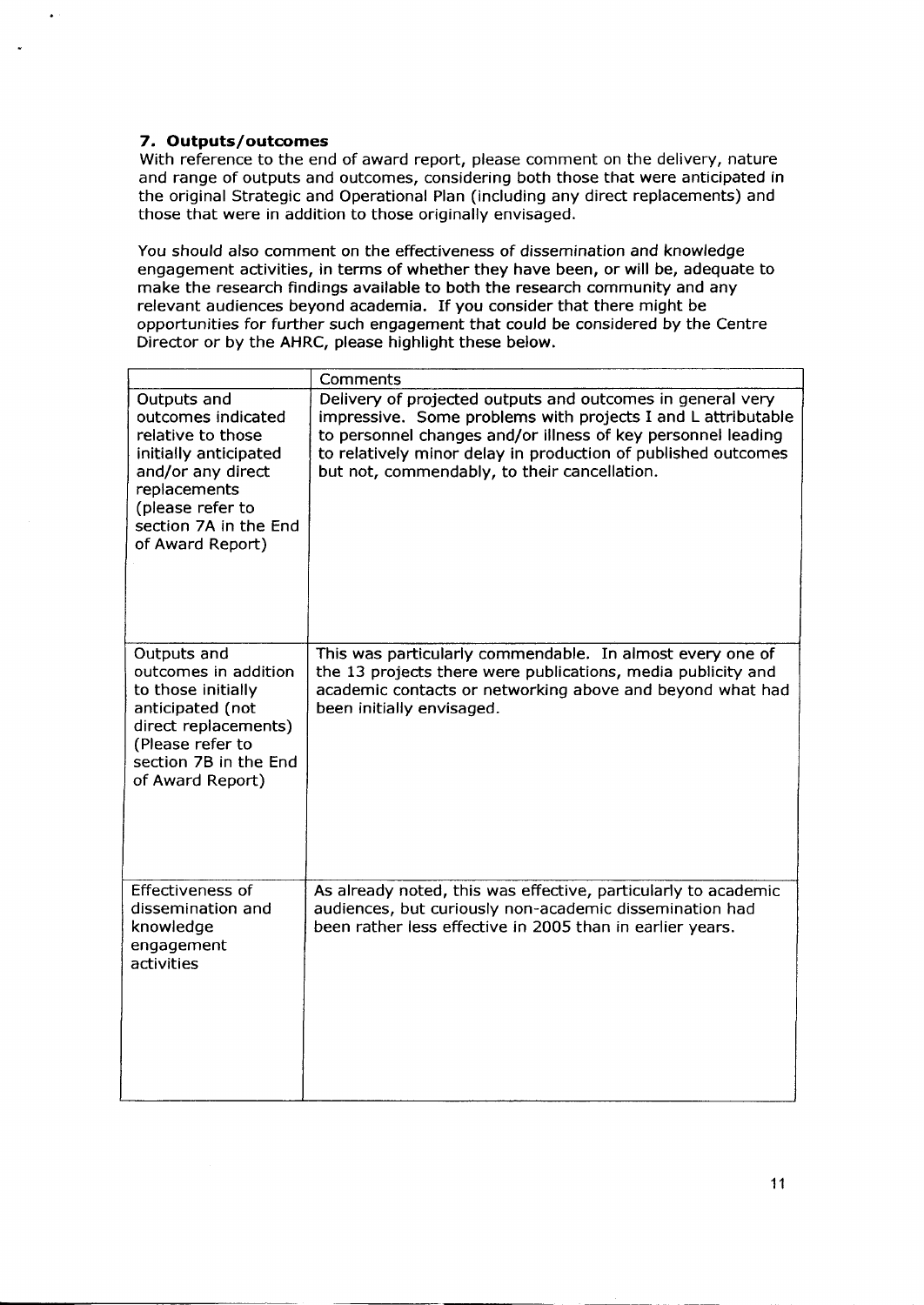| Please list any<br>further opportunities<br>for dissemination<br>and knowledge<br>engagement<br>activities | None really come to mind - all the practical means and<br>opportunities seem to have been shrewdly exploited at one<br>time or another |
|------------------------------------------------------------------------------------------------------------|----------------------------------------------------------------------------------------------------------------------------------------|
|                                                                                                            |                                                                                                                                        |

r